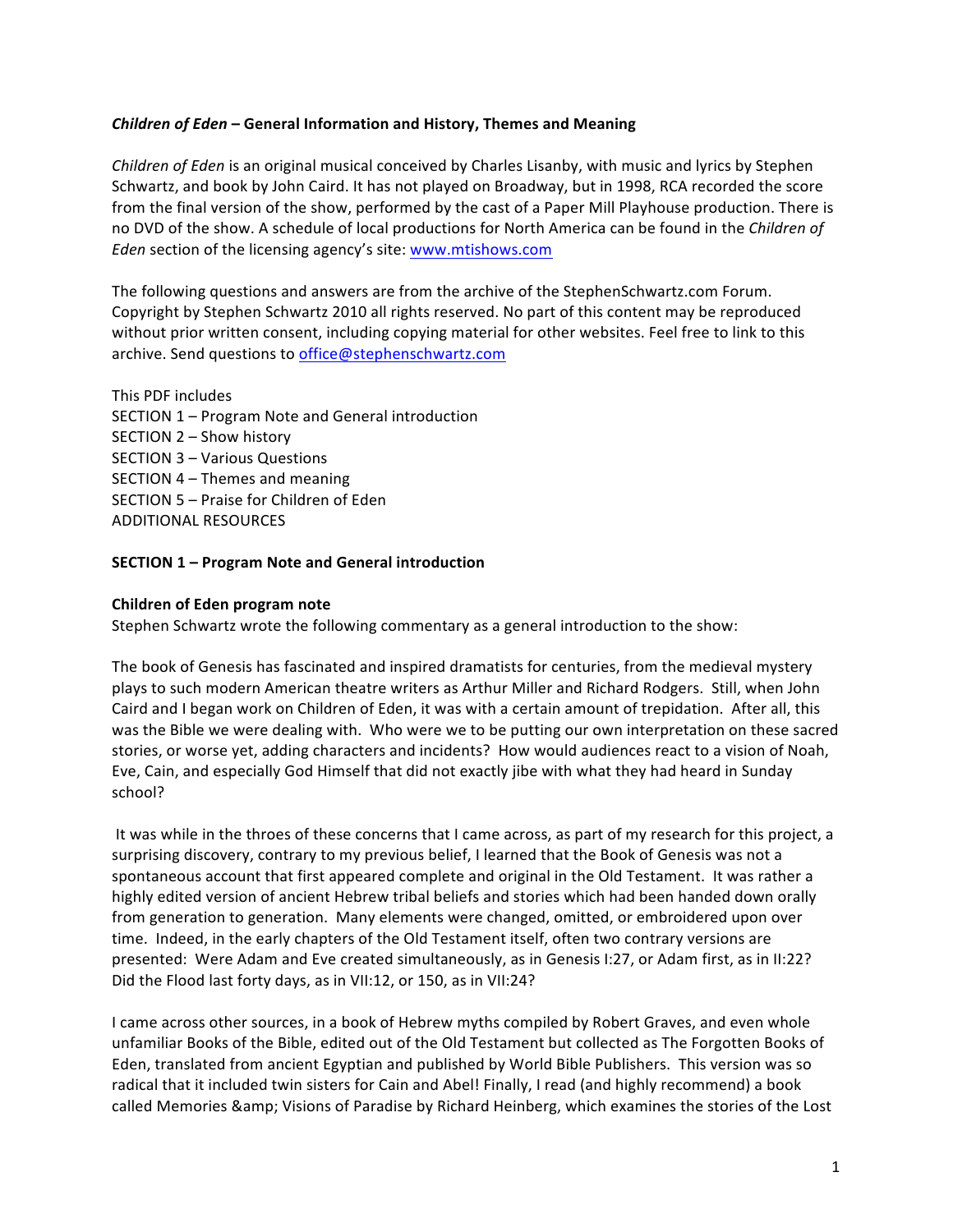Eden and the Flood in many cultures and convincingly advances the argument, in highly scientific and rational language, that these events actually happened historically, though not precisely as described in Genesis. 

After all these readings and more, many of which inspired and influenced our own interpretation, John and I feel more comfortable about playing slightly loose with these Bible tales. We hope our audiences come to our view of these wonderful stories with the same spirit of adventure, awe, and delight as we present them to you. Stephen Schwartz

# **Children of Eden – Where to find details?**

The first I've ever heard of this musical is on this forum. It sounds incredibly intriguing and thought provoking. Is there any place to read/see more about it? Is it still being performed? I've read a lot about a UK version, but not much else. Details please? (FYI: Wicked is incredible, but there is a special soft spot in my heart for Godspell.) Kate

# Answer from Forum visitor:

http://www.musicalschwartz.com/children-of-eden.htm Musicalschwartz.com is a wonderful site with information on all of Mr. Schwartz's musicals.

# Answer from another visitor:

CoE is a wonderful show, for the audience, but for the cast as well. It has so many levels of meaning, it touches a wide variety of people in many different places in their lives. I just finished directing a production, as well as playing the part of Father, at a local church-sponsored community theatre company. While we didn't have the standing room only like we did when we did Joseph and Fiddler, this show moved the audience in ways beyond mere entertainment. I would suggest getting your hands on a copy of the sound track from the New Jersey Paper Mill production, and you will get an excellent idea of the "feel" of the show.

# **SECTION 2 – Show history**

# **Children of Eden Chronology**

#### Question:

Stephen-I was wondering if you could clarify the origins of productions of Children of Eden... I was chatting with a friend who insisted that the London production with Ken Page as Father was 'The Original' - but I have been told of several productions before that time, even including one at a small college in Riverside California. What do you consider to be the 'Original' production?

Answer posted by Michael Cole from some written material:

Children of Eden began as a concept by Charles Lisanby, who had designed Christmas and Easter shows for Radio City and The Crystal Cathedral and was looking for an idea for a show to present in the summer. He hit upon the notion of The Book of Genesis, beginning with The Creation and ending after The Flood.

He brought the idea to Stephen Schwartz, for whom he had designed sets for the television production of Working. Mr. Schwartz, however, saw more in the idea than a pageant of spectacular effects. He felt it could become a story about families, how the problems and conflicts of one generation are handed onto the next and how the cycle can finally be broken and redeemed. In the relationship between God (called, for obvious reasons, Father) and his children, Adam and Eve, he saw a metaphor for controlling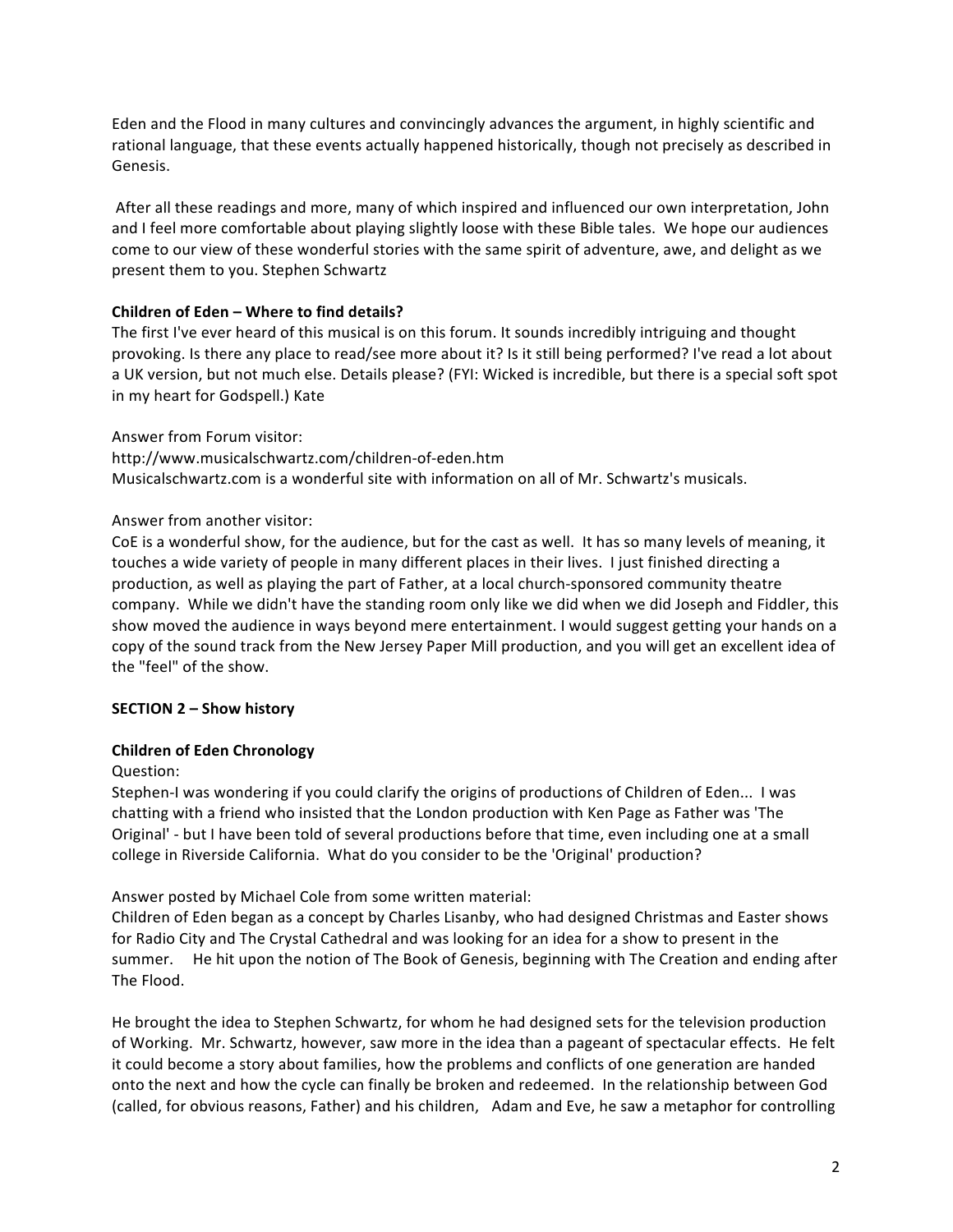parents and the need for parents to give the children freedom to make their own mistakes. And finally, there was the obvious motif of second chances.

The show was first developed as a one-hour song cycle for a high school student program in 1985 in St. Louis called Youth Sing Praise and entitled FAMILY TREE. When that met with an enthusiastic reception, Mr. Schwartz and Mr. Linsanby began developing the idea further. John Caird came on board, first as director and then as book writer when it became clear that a script was needed.

A London production in 1991 proved premature, and a combination of the flaws in that version of the show and it's coinciding with the outbreak of the Gulf War made for only a brief West End run. But Mr. Schwartz and Mr. Caird continued to rewrite and rework through several successful American regional productions in Roanoke, Virginia; Quincy, Massachusetts; Wichita, Kansas; Riverside, California; Lincoln, Nebraska and at the Papermill Playhouse in New Jersey. Children of Eden is now being performed in countless regional theatres around the country and the world.

## **Children of Eden: at the Guildhall School**

#### Question:

Was Children of Eden workshoped at the Guildhall School?

## Answer from Stephen Schwartz:

Yes, CHILDREN OF EDEN was workshopped at the Guildhall School during its early development. It was a very useful process and the students we worked with were enormously talented and contributive.

#### **Children of Eden: Changes from London Version**

#### Question:

I am currently directing Children of Eden and love the show. I got my hands on a recording of the British version and found it very different thematically from the current version. Is this truly the case? If so, why were so many changes made? I really like it in its current form and look forward to our production. Could you just tell me a little bit about the differences. Thanks, Doug

# Answer from Stephen Schwartz:

Thanks for your message and best wishes with your production of CHILDREN OF EDEN. I agree with you that the current version is vastly superior to the earlier one presented in London. I don't know that they are different thematically, so much as the new version is just so much better executed and thus clearer. This is simply the consequence of John Caird and myself learning about the show as we saw productions of it, and then rewriting and making changes to try to improve it. Both John and I are extremely happy with the final version of the show and we are glad you agree it is an improvement. Thanks again and all the best, Stephen Schwartz

#### **Children of Eden origins**

#### Question:

Stephen, Is it true that your musical Children of Eden was commissioned by the National Shrine of Our Lady of the Snows in Belleville, IL? I live near the shrine, and heard this from someone, and wanted to know if it was true. Every year there is a national religious retreat called Youth Sing Praise†that meets annually at the Shrine, and I believe that Children of Eden was the main musical they did a few years back. Just curious...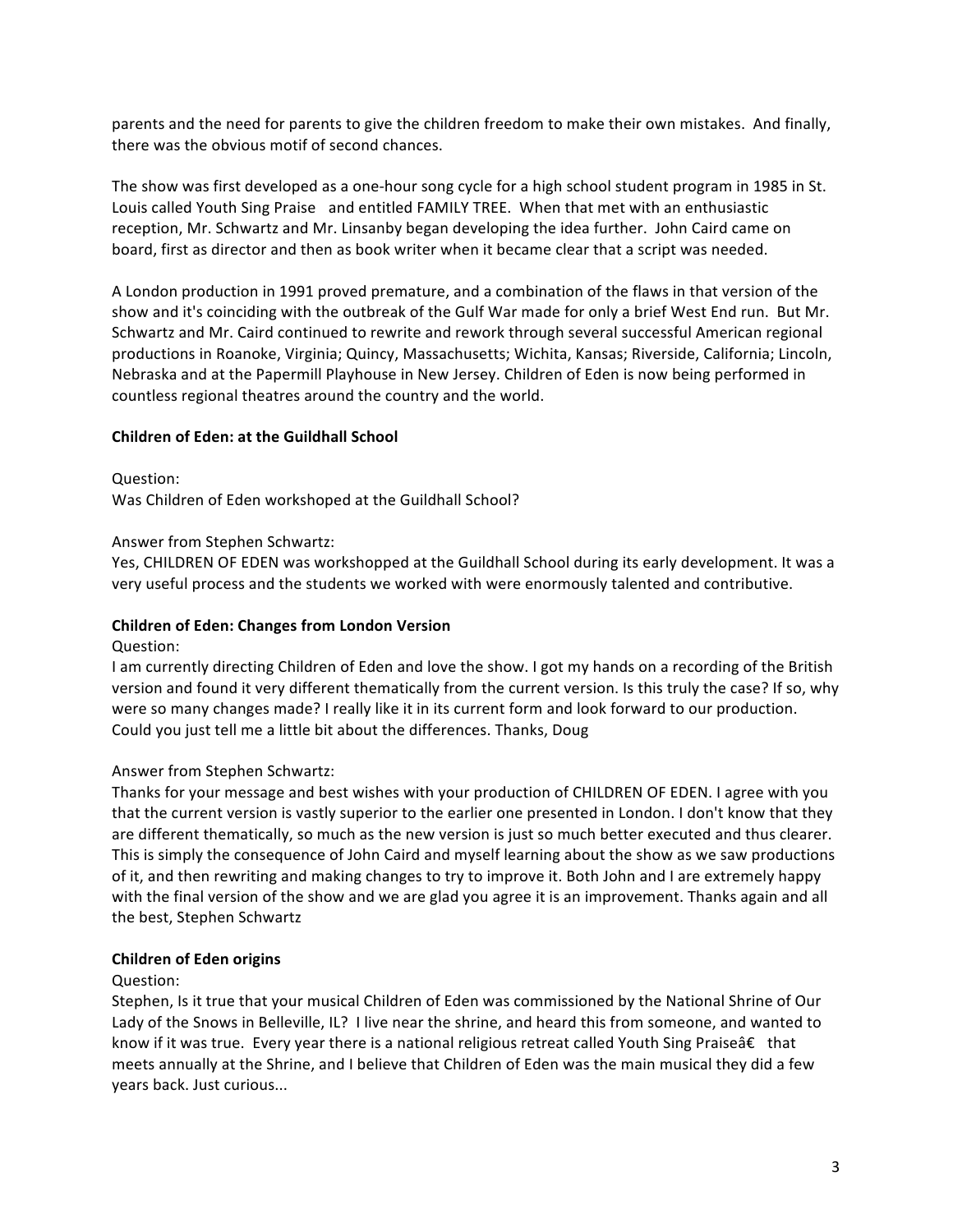# Answer from Stephen Schwartz:

Dear Phil: That is correct. At the time, it was called FAMILY TREE. It was pre-John Caird, and didn't really have a book; it was basically an oratorio consisting of about eleven songs. But many of them remain in the show (usually in somewhat altered form), including "In the Beginning", "Ain't It Good", "Lost in the Wilderness", and "In Pursuit of Excellence". The year was 1986, I believe, or perhaps '85. Sincerely, Stephen Schwartz

#### **Biblical Play**

#### Question:

Stephen, Between 20-25 years ago, I attended a North American Pastoral Musicians Conference in Indianapolis. While there, I attended a musical about Noah's arc performed by Youth Sing Praise. I don't remember the title, but I was told that the composer of Godspell wrote the score. I was wondering if that composer was you. It was a great play. I have looked to see if this is listed in a record of your works, but nothing like this has turned up. This has been puzzling me for many years. Rick

## Answer from Stephen Schwartz:

Dear Rick: You are absolutely correct. That musical was entitled "Family Tree", and it became the show that remains my personal favorite of all my work to this day, "Children of Eden". The CD recording of "Children of Eden" is available on RCA Records (or BMG, or whatever they call the record company these days) in both a single CD "highlights" version of the songs or a double CD of all the music. Most of the eleven songs that were in "Family Tree" when you saw it remain in the final version of "Children of Eden". To be honest, I no longer remember why we changed the title. Thanks for asking, Stephen Schwartz 

#### **John Caird**

#### [Question missing]

#### Answer from Stephen Schwartz:

....As for John Caird, I had seen NICHOLAS NICKLEBY, which John co-directed, and thought it was the best thing I had ever seen in the theatre (I still do). When it came time to look for a director of CHILDREN OF EDEN, John therefore was high on my list, and I was able to get hold of his number and call him to see if he was interested. He went on, of course, to become the book writer.

#### **Yonah**

#### Question:

My daughter asked me why you skipped the part when Yonah gets thrown overboard and is swallowed by a big fish. I explained that the Yonah in Children of Eden is not the Yonah who runs away on a ship and ends up in the belly of the fish. Did you know when you wrote the show that you gave the character of Yonah the Hebrew name of the prophet Jonah (as well as a name which means dove)?

#### Answer from Stephen Schwartz:

Yes. John Caird, in seeking a name for the character, came across the fact the "Yonah" means "dove", and liked that as a name for the character who ultimately saves the ark, as well as liking that it called up associations with "Jonah", another character who is cast overboard because he is considered bad luck on a ship. We didn't mean it to be confusing, thinking that because the Biblical Jonah was male, audiences wouldn't think they were the same person.

#### **CHILDREN OF EDEN - Study Guide responses**

Question: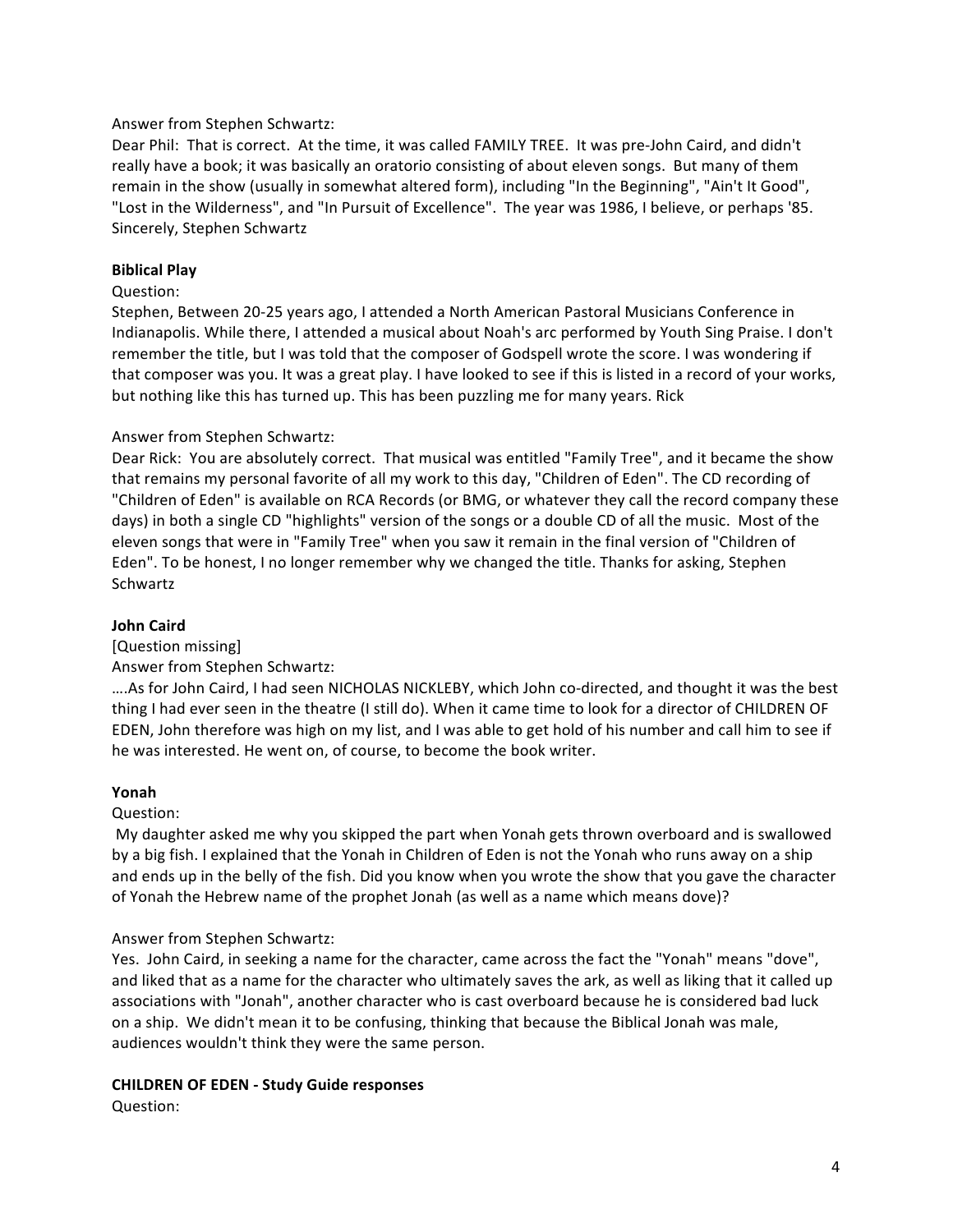I have been asked to write the study guide for a production of CHILDREN OF EDEN. If you have a moment, I would appreciate a brief response to one or more of the questions below. Thank you for your time and attention. I have admired your work for as long as I've been interested in musical theatre.

1) Why do you think there are so many musicals (CHILDREN OF EDEN, GODSPELL, KING DAVID, THE APPLE TREE, TWO BY TWO, etc.) that have been inspired by Bible stories?

2) Why did you add the character of "Yonah" to this retelling of a familiar story?

3) How do you think American musical musical theatre will evolve in the next fifty years?

Answers from Stephen Schwartz: I wouldn't begin to speculate on your third question (how the musical theatre will evolve over the next several years), since I couldn't tell you how it will evolve over the next several months. But I am happy to answer your other questions for your study guide, as follows:

1. I think the reason Bible stories have been so frequently used as the basis for musicals is that these stories provide a lot of the ingredients needed for successful musical theatre: They tend to have strong leading characters with big goals and big obstacles before them, they deal with important themes, and they have colorful and exotic settings. Also, because the stories are already familiar to audiences, they allow the authors to put their own spin on them to express their particular points-of-view. This is certainly true in the case of CHILDREN OF EDEN, where the well-known stories from the Book of Genesis have been adapted byJohn Caird and myself to deal with the themes of the relationship between parents and children, the conflict between authority and self-expression, personal responsibility, etc. These same stories can be used (and have been used) by other authors to deal with completely different ideas and themes, and I'm sure they will continue to be in future musicals.

2. John and I created the character of Yonah in the second act of CHILDREN OF EDEN because we needed a focal point for the conflict between Japheth and his father, Noah. In the first act, the points of conflict between Adam and Eve and Father (the fruit of the Tree of Knowledge), and then later between Cain and Adam (Cain's desire to go beyond the boundaries Adam has laid out) were clearly contained within the original stories. But what could the conflict between Japheth and Noah be? John and I decided it would be good if it could be some kind of love story. But then what would Noah's objection be? As we explored the idea, we realized that if Yonah were a daughter of the race of Cain, all the conflicts of the story could come together, and that Yonah's actions could transform all of the major characters (Japheth, Noah, and most importantly, Father.) And so the character was born. Two interesting side notes: The name Yonah means "dove" in Hebrew, and also, serendipitously, sounds like "Jonah", who in another Bible story is cast from a boat because he is bad luck. Also, I have often spoken with audience members who are positive they remember the story of Yonah from Sunday school or other Bible-study classes, etc. This indicates to me that there is something so elemental about the story, it's almost as if John and I didn't create it but simply found it waiting somewhere in the ether!

Hope these responses are useful to you; let me know if I can be helpful in any further way. Sincerely, Stephen Schwartz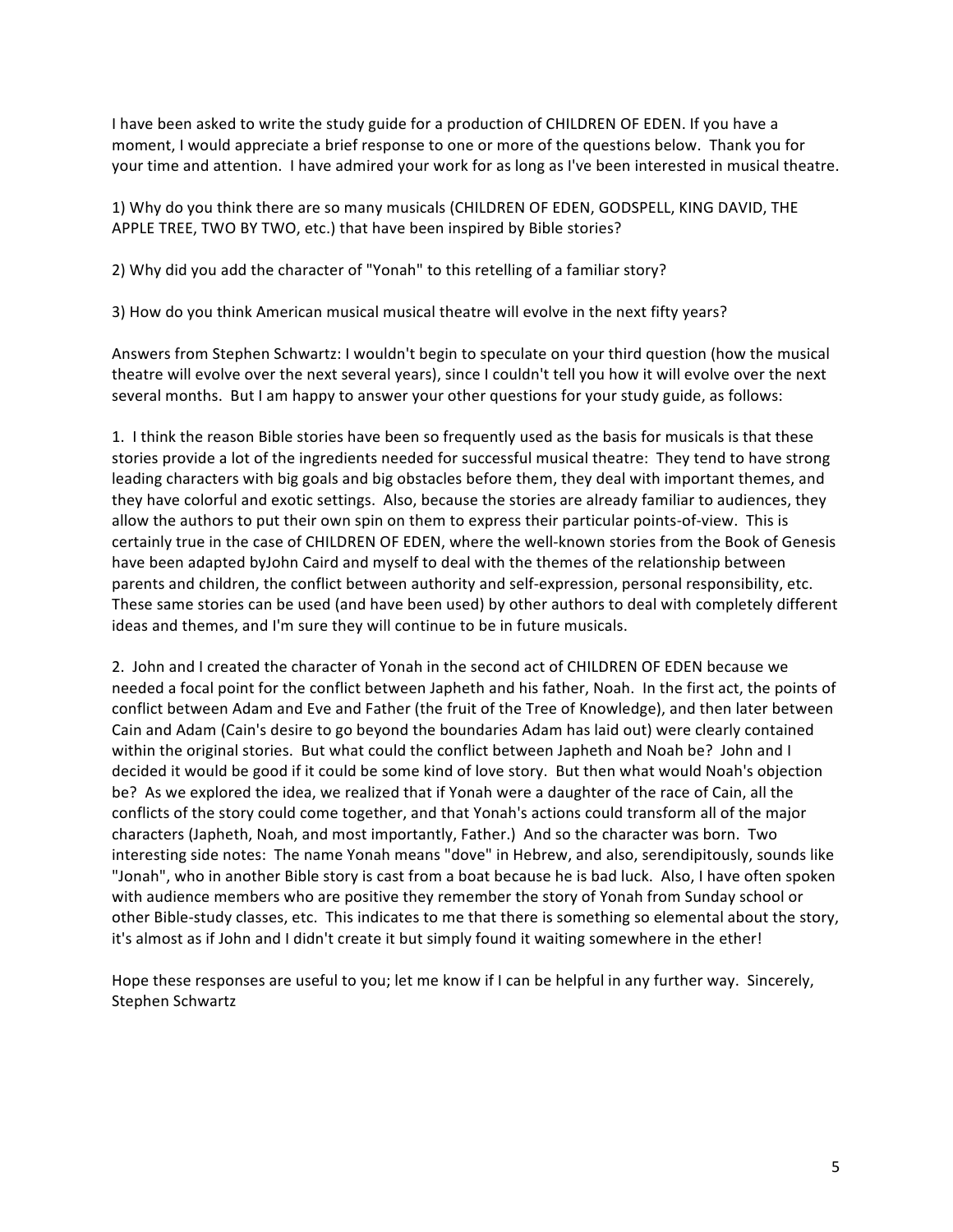# **SECTION 3 – Various Questions**

## **Children of Eden: Objections from Religious Groups**

#### Question:

I was wondering how much, if any, "flack" you have received from organized religious groups or from the general populace. Were you apprehensive at all about writing for a show that strayed so far from the written Biblical history? It seems like any show with a Biblical origin is a very sensitive issue with people and they tend to attract more attention than other shows, whether they are completely Biblically accurate (GODSPELL) or stray a little (...SUPERSTAR). Is the way you write for a show affected by the general sensitivity of the subject matter?

# Answer from Stephen Schwartz:

Good question. I must tell you that I anticipated some flack from religious groups about CHILDREN OF EDEN, because not only does it "stray", as you put it, from Biblical texts but invents whole characters and incidents. And it has the character of God (Father) changing and growing as the action proceeds! To my astonishment (and delight), precisely the opposite has happened, and the show has been embraced and enthusiastically received even in the most fundamentalist Bible-belt areas. One woman in Virginia came up to me after a performance and said: "I'm usually offended by musicals based on the Bible, including GODSPELL, but this is the first one that I can recommend to everybody." It does seem paradoxical that the show that departs the most from liturgy should engender this response. I can only speculate that it is precisely because the character of Father is depicted as so real that he comes to life for audience members for whom God is a living entity in their daily lives, and that the issues dealt with in the show are clearly presented thoughtfully and with emotional honesty. In any event, although as I say I mistakenly anticipated some flack, I did not worry about it in the writing. I just tried to write about the characters and ideas as honestly and personally as I could, and that seems to have worked. Thanks for writing. Sincerely, Stephen Schwartz

#### **Children of Eden: The Book**

# Question:

Hi, all. I've heard a lot about this book by John Caird that, along with the music by Stephen Schwartz was used to write Children of Eden; but I've never been able to find such a book, either in bookstores or by doing a web search. Can anyone tell me more about the book and where/how it can be obtained? I think it might be fun to see what it's like.

# Answer from Stephen Schwartz:

I think it's just become the custom to call the dialogue portion of a musical the "book", to separate it from the lyrics, which often are written by a different person. In opera terms, it used to be called the libretto, but that was when all the text was written by one person or writing team. I don't of course know this for a fact, but that's my surmise, for whatever it's worth. Sincerely, Stephen Schwartz

# **Children of Eden: Yonah in the bible?**

#### [Question missing]

# Answer from Stephen Schwartz:

Your students have good reason for not remembering where they encountered Yonah in the Bible. She's not there. John Caird (the co-author of CHILDREN OF EDEN) and I made her up. This fact alone should clue your students into the fact that CHILDREN OF EDEN is not a literal re-telling of the Bible story.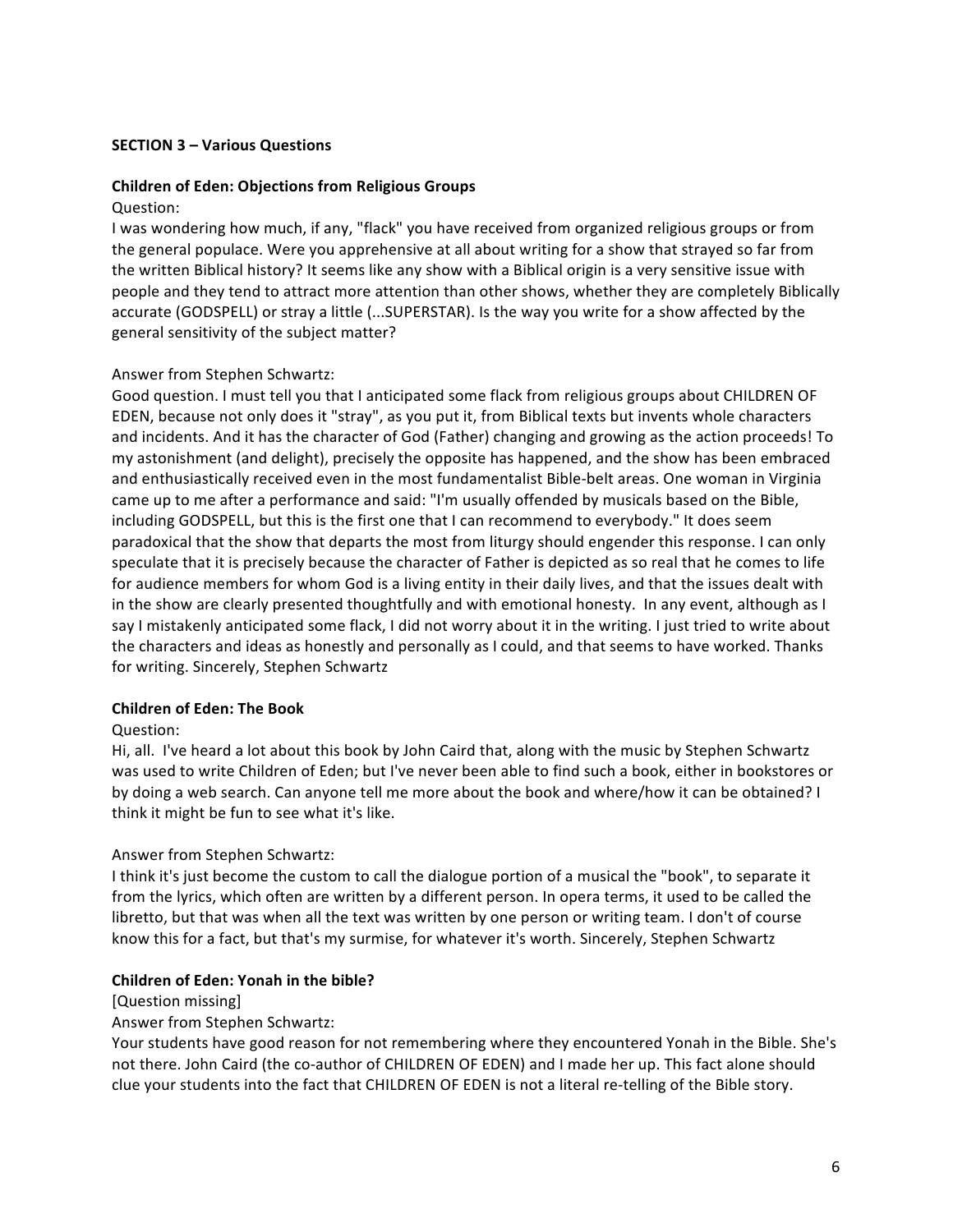Since ChILDEN OF EDEN is about generational conflict, it was important for the authors to find a significant source of conflict between Noah's son Japheth and his father (and by extension, Father as well.) It had to be something that was as strong as the two conflicts in the first act -- Adam's choosing to eat the apple and Cain's desire for freedom. We decided to make the second act conflict a love story -always a compelling theatrical device. From there, it was a logical step to invent a character who was forbidden on the ark by Father and Noah but whom Japheth took on board anyway out of love for her. This led to our discoveries that she would be the one to send out the dove, and that she would be the intervening factor that prevents the second murder from happening and thus breaks the cycle of violence that has been begun in the first act. So the name Yonah is doubly significant. First of all, it is the Hebrew word for "dove".

Secondly, it is reminiscent of "Jonah", the Biblical character who is cast overboard when others on the boat believe he is bad luck. Thanks for the question; I hope your production goes well and that you all have a wonderful time doing CHILDREN OF EDEN. Sincerely, Stephen Schwartz

# **A "Religious" play**

# Question:

You may recall my recent email regarding [name removed for privacy] production of "Children of Eden". The cast, crew, and pit are still hearing rave reviews. However, one disgruntled parent has challenged a public school producing what she considers a "religious" play. After voicing her opposition to the principal and the superintendent, she has gone a step further and contacted the state's Department of Public Instruction. A lawyer is now reviewing her issue which contends that there has been a violation in separation of church and state. Are you aware of any similar situations? If so, could you please provide any information that might help with this accusation?

# Answer from Stephen Schwartz:

Geez, people are SO touchy these days! It seems as if there's nothing you can do that doesn't offend somebody, and I guess people have way too much time on their hands, but surely there are more important things this woman could be worrying about than a high school play. As someone who even has sympathy for the opposition to using the words "under God" in the Pledge of Allegiance, I think her objections are ridiculous. What's more, she clearly didn't understand the show.

That being said, for whatever use it is to you: Both John Caird and I are on public record as saying that it was not our intention to write a "religious" play in CHILDREN OF EDEN. It is a show about families, the relationships between parents and children, and generational conflicts, which uses a very familiar cultural story to make its points. Many plays and musicals, novels and poems have done so without being "religious" in nature (as, for instance, the new movie "The Passion" is religious in nature.) I don't even consider GODSPELL "religious" in nature, but that certainly could be considered more so than CHILDREN OF EDEN, and it has been done in public high schools for thirty years and counting.

If CHILDREN OF EDEN were trying to be faithful to the Bible, we wouldn't have created an entirely new character (Yonah), nor would we have made the traditional "bad guys" (Cain and Eve) the heroes of the first act, etc. Most critics who have reviewed the show and the thousands upon thousands of audience members who have seen it recognize that. Given this woman's argument, many of the great works of literature would be forbidden to be taught in high school -- does she object to reading "The Divine Comedy", for instance? What about ancient Greek plays -- are those all right because their gods and godesses represent a different religion that's no longer practiced? And so on. It's not as if CHILDREN OF EDEN proselytizes a specific religious doctrine.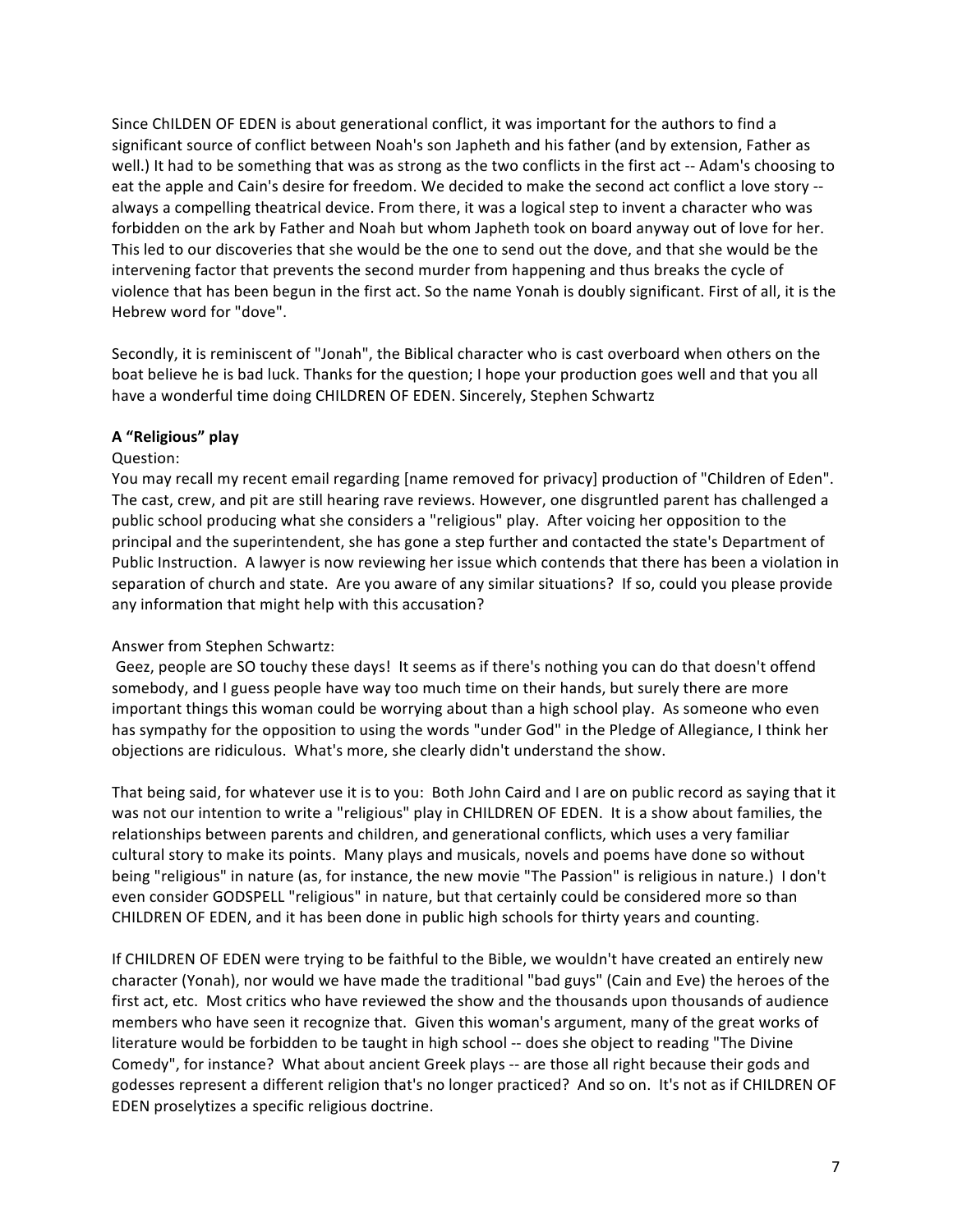I'm sorry you have to deal with this exasperating situation, but I guess it's just the tenor of the times. Best wishes, Stephen Schwartz

## **Children of Eden: Storytellers/Greek Chorus**

#### Question:

Would it be wrong to consider the Storytellers in CHILDREN OF EDEN as a Greek Chorus in the classical sense? 

# Answer from Stephen Schwartz:

It would be entirely accurate to consider the Storytellers in CHILDREN OF EDEN the equivalent of a Greek chorus. You are 100% correct. Like the classic Greek chorus, they tell the parts of the story that are not dramatized onstage and react to the events that are shown. They are ever-present and an integral part of the play. The reason John Caird and I didn't refer to them as Chorus in the script is that the word "chorus" has come to mean something different in contemporary musical theatre parlance, and we felt they were more important and omnipresent than that word now implies. Sincerely, Stephen Schwartz

# **Children of Eden for Broadway?**

# Question:

Stephen, you have said in a previous post that CHILDREN OF EDEN is a particular favorite of yours. My question is, what is your position on an eventual Broadway production? Certainly you have a great many connections among producers, including Universal with WICKED and Disney Theatrical. Are you looking for it to ever get a Broadway production or are you content with its numerous stock, college, community theatre, high school, etc. productions. It may well be that it is or will become the number one universally performed musical without a Broadway (or off-Broadway) production. Since getting to Broadway is always assumed to be similar to getting to the Big Leagues in sports, is it your goal to one day see COE on Broadway?

# Answer from Stephen Schwartz:

I would love to see a Broadway production of CHILDREN OF EDEN. But because of the cast size requirements (a choir of Storytellers, a chorus of children to be the Animals, etc.), it would be necessary to obtain concessions from Equity and perhaps other unions to make it economically feasible. This would, obviously, be difficult, and thus far no producer has emerged who is willing to try to accomplish the negotiations. I have been asked from time to time about the possibility of doing a cut-down version on Broadway, but it seems silly to me to do a Broadway production that would be inferior to the one done at the Paper Mill Playhouse, some fifty or so miles away in Millburn, NJ. So if a Broadway production never happens, that's how it goes. I am delighted that the show is having so many productions everywhere else. Thanks for your interest, Stephen Schwartz

# **SECTION 4 – Children of Eden – Themes and Meaning**

# **Children of Eden ending**

What does the ending of the show mean (In the beginning. Does it mean that now Father is no longer a part of humans lives?

Answer from Stephen Schwartz: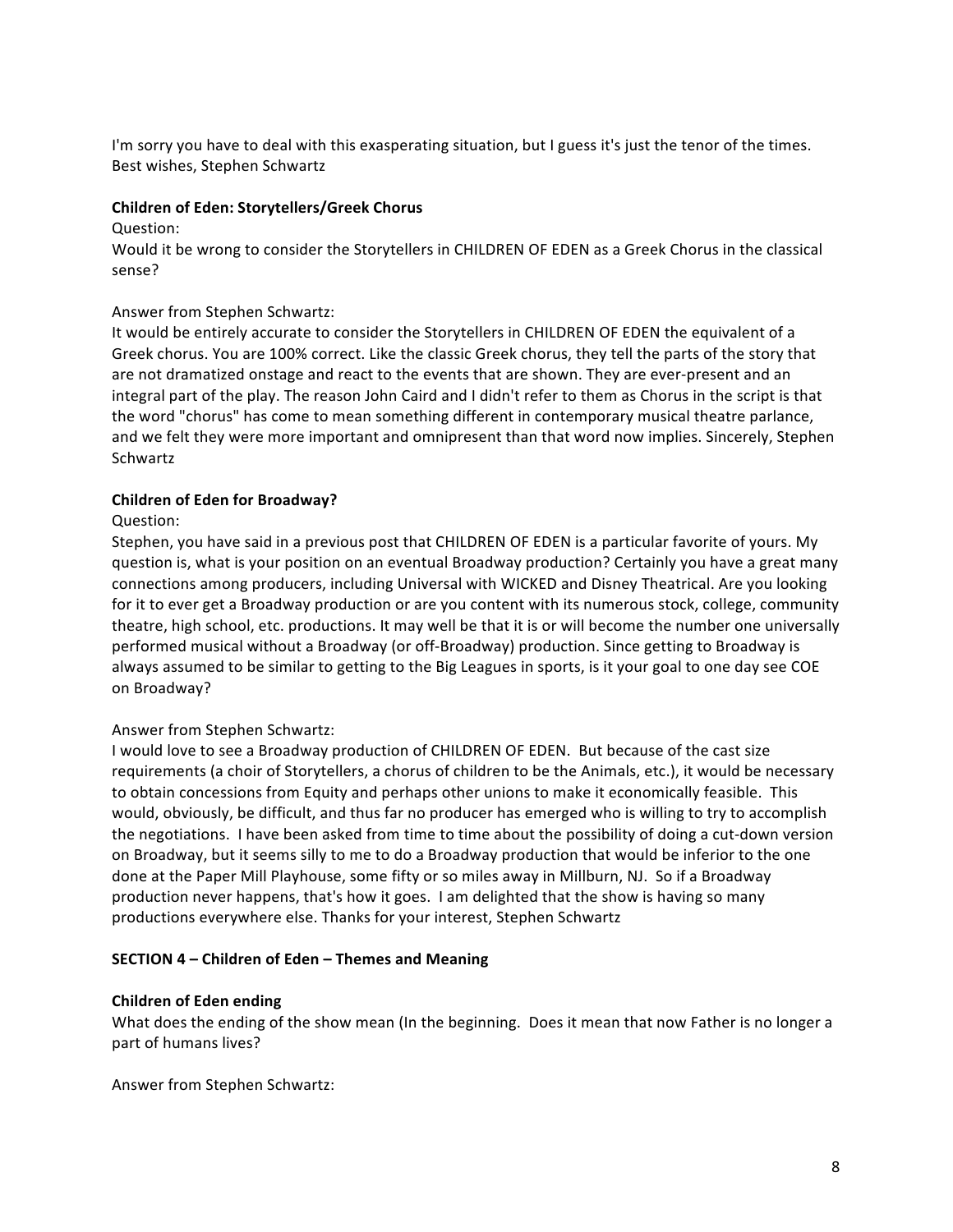I think the ending of CHILDREN OF EDEN, beginning with Father's soliloquy "Fare thee well, my precious children ...", through Noah's last speech to Father, and the content of the final number, "In the Beginning", including Father's solo ("There is no journey gone so far ...") speaks for itself. But I would never impose a single interpretation on it, as I wouldn't with any of my work. Each audience member, including yourself, should take from it what he or she gets and chooses.

# **Q and A – Most proud of…**

#### Question:

What work are you most proud of? Please feel free to elaborate and be specfic (song, play, lyric, note-your favorite anythings.)

## Answer from Stephen Schwartz:

I think the work of which I am most proud is CHILDREN OF EDEN, for several reasons. To begin with, I think it's my best score musically. It also contains the song that is maybe my personal favorite of my songs from a purely visceral point of view, Stranger to the Rain, a song that embodies how I feel about parenting (which is very important to me), The Hardest Part of Love, and above all, the song that most most espouses my philosophy of life and which, if I had one song to be remembered by, is the one I would choose: In the Beginning. There are more of the themes that I return to over and over" personal responsibility, rebellion, intellectual independence, as well as overcoming family dysfunctions -- in this work than in any of my other shows. And I am proud of the fact that I kept working on the show after its initial failure in its London premiere, so that it has become a viable and often performed piece that I know will live on after I'm gone.

#### **Father/Son relationships in Children of Eden**

#### Question:

I am having trouble justifying the relationship between Adam and Cain. The first time we see Adam and (older) Cain together is the same scene in which Adam hits him. Is there a father son rivalry that I am missing? Also, What is it that brings about such rage in Adam and Noah which causes them to send a violent blow to their children? It seems to come out of nowhere. As director, it would help me greatly if I understand how to justify these actions because they seem rather abrupt and I fear that if not played correctly, they may come across as slightly comical and I am certain that is NOT the intent.

#### Answer from Stephen Schwartz:

Thank you for your intelligent question about CHILDREN OF EDEN and the father/son relationships between Adam and Cain and Noah and Japheth.

I think you are slightly misunderstanding those relationships. It is not that there is any kind of father-son rivalry that you are missing, but that in both cases, the fathers are behaving as they think they should when confronted with disobedience.

It's a pretty well-established fact that children tend to imitate their parents when they become parents themselves. Thus there is a continuing cycle of dysfunction. It takes strength and self-awareness to break this cycle. To take the Adam/Cain relationship first: Adam has grown up with his own Father's behavior. He has learned from experience that a single act of rebeliion is punished in an extreme way -expulsion from his home and banishment forever from the presence of his Father. As he has grown into a man, he has internalized his Father's behavior. He is desperately trying to keep his family together in the hopes that years and years of constant obedience will finally earn him his Father's forgiveness (a vain hope as it turns out.) When Cain rebels, and rebels in a way in which this very obedience is threatened, that pushes Adam to the breaking point. It is out of this that the violence grows. And years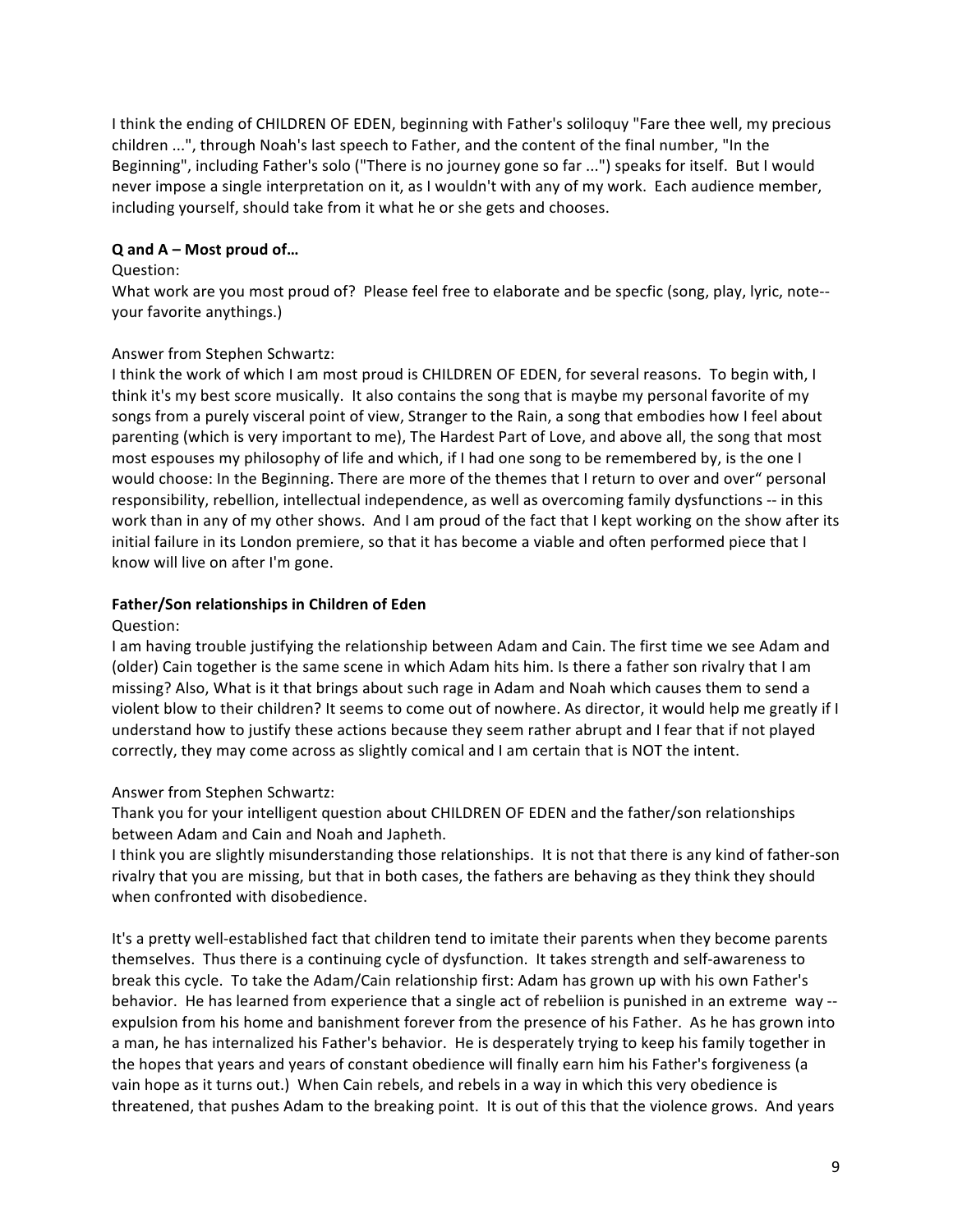of bottled up frustration and rage break out then in Cain, leading him to commit his murderous act, which in the show is directed not at his brother but at his father, though it is his brother who suffers the consequences. 

The implication in CHILDREN OF EDEN is that there is a cycle of violence passed down from generation to generation, and that one generation's behavior is pre-determined by that of its ancestors. In the Noah/Japheth story this cycle is finally broken. Noah, like Adam and presumably all the fathers in the intervening generations, is carrying on the tradition of autocratic paternal rule and complete inflexibility when confronted by disobedience or rebellion. But he is a different sort of man than Adam, one living under less desperate circumstances and one who has not been trying his entire life to atone for one rebellious act. Nevertheless, Noah and Japheth ultimately find themselves, under extremely high-stake circumstances, pushed to the same breaking point as Adam and Cain. But in this instance, an intervention occurs. Yonah, the woman Japheth loves, rushes into the middle of the situation and puts herself between the enraged Japheth and his about-to-be victim. Japheth stops, realizes what he is about to do, and refuses to participate in the cycle of violence. The pattern of dysfunction is broken. And Noah, wrestling in his own heart with centuries of tradition, comes to the conclusion that he too must break the cycle and finally allow his children freedom. And ultimately, observing these events, the first Father, the one who began the whole cycle, comes to change his behavior too. The entire generations-long pattern is finally changed.

I don't think you need fear unintentional laughter from the audience in the scenes of violence and confrontation between father and son. I have seen many productions of CHILDREN OF EDEN, and that has never been an issue. But I can see how, looking at the relationships out-of-context, you might wonder how matters can have escalated to such an extreme between the specific characters. The point of the show is that no parent/child relationship IS out-of-context -- and thus it is very difficult to change pre-existing family patterns of behavior. It takes willingness to think for oneself and behave according to one's own heart and mind, and not to be ruled by the dysfunctional traditions one has been taught. Any cursory look at our own current society, generations after the events depicted in CHILDREN OF EDEN, makes it clear what a difficult thing that is to do.

Thanks for your question, and I hope this response has proven helpful. Sincerely, Stephen Schwartz

# **SECTION 5 - PRAISE FOR CHILDREN OF EDEN**

# **Children of Eden Harmonies**

#### Comment:

I hardly ever post here, but I had to say this. I was in COE a while back, and was moved to tears every night by the closing song, In The Beginning. The harmonies are so close-knit and for some reason EVERY night when we sang them as a group, I cried. Your harmonies are what makes your music SOAR above most composers. One of the other composers that does this very well is Jason Robert Brown. Such a GIFT you have creating harmonies for groups and not making them too elaborate to where you don't know WHAT to listen to, yet not simple at ALL to sing. Again, you did a WONDERFUL job with Wicked. Noone Mourns The Wicked and What Is This Feeling are two great examples. The harmonies are just SO beautiful. Please keep up the great work! A Loyal Fan...-Zach

# Answer from Stephen Schwartz:

Thank you, Zach. Vocal harmonies are among my favorite things to write, so I especially appreciated your enthusiasm for my work in that area. Thanks for taking the time to let me know. Sincerely, Stephen Schwartz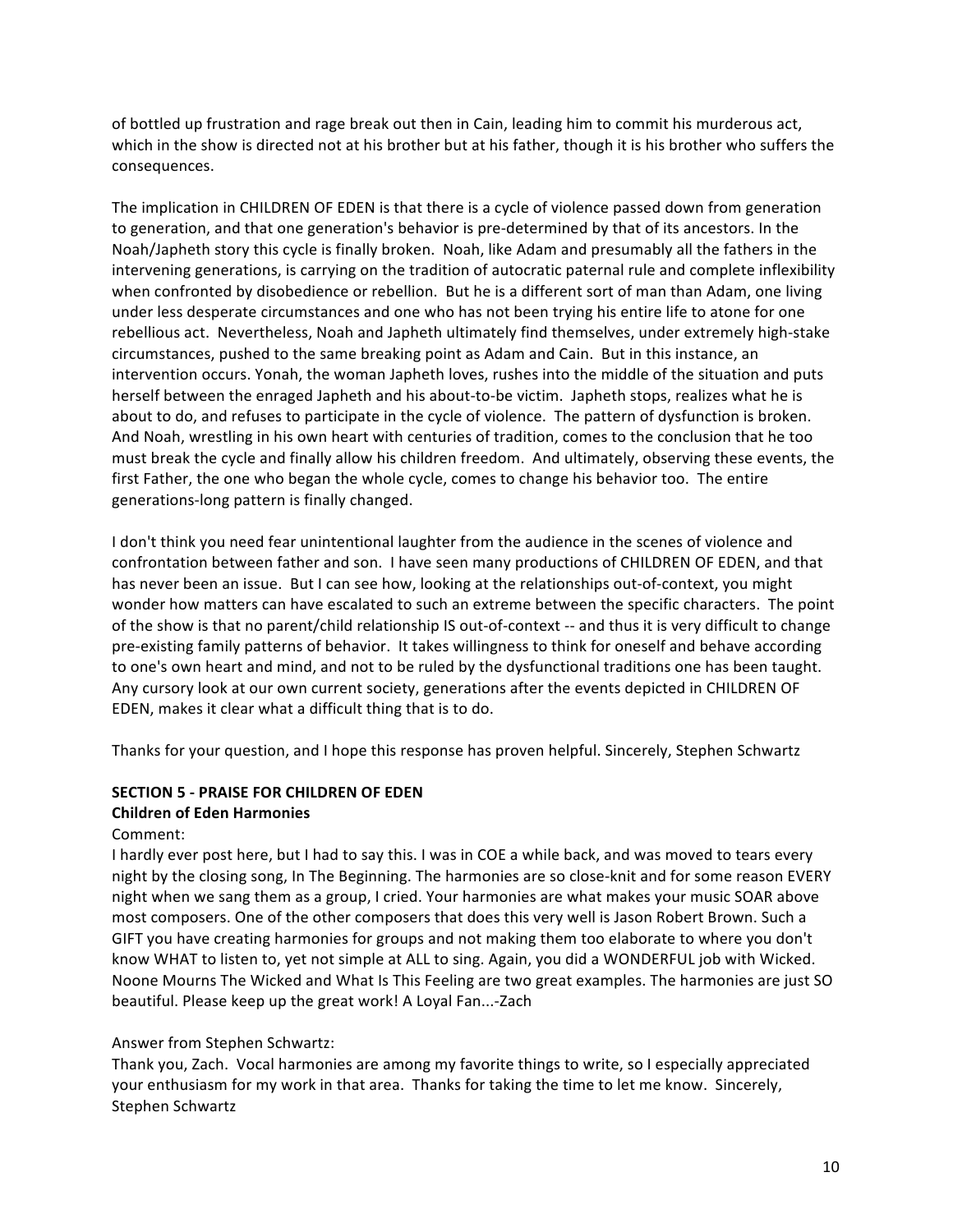# **Praise for CHILDREN OF EDEN**

## Comment:

Thank you so much for the show: CHILDREN OF EDEN. It has really lifted me out of some hard times in my life that I have gone through. Whenever I felt I couldn't go on anymore, I listened to the soundtrack and was inspired to go on. I would just like to thank you. -Matt

## Reply from Stephen Schwartz:

And thank you for your message, Matt. It was a very nice way to start my day, particularly when I am in the midst of tech rehearsals and other struggles on a new show. I appreciate your taking the time to write. Sincerely, Stephen Schwartz

Thank you for writing Children of Eden:

Comment 1 from Jim:

Stephen, I'm in the midst of rehearsals for the Nutley (NJ) production of "Children of Eden", and felt compelled to find a way to communicate my thanks for writing such a breathtaking show. It's an absolute joy to sing, and the SATB that ends each act is killer. I don't want to give the book back to MTI. Again, thanks. Jim RPS - I'm playing Father. The Ab's are killing me, man!

# Reply from Stephen Schwartz:

Thanks, Jim (sorry about those A-flats.) As most people know, CHILDREN OF EDEN remains my favorite of my shows. Hope your production goes well and you all have a great time doing it. Best, Stephen Schwartz 

# Comment 2 from Jim:

Well, we did it. Our short run (three performances) of "Children of Eden" is done. Stephen, thank you very much for the good wishes in your reply. I read it to the cast before the first show, emphasizing the suggestion to "have a great time". We were a bit nervous, having had a, shall we say, less than stellar final dress. But, once we got going, everything went far better than any of us had dared to hope.I have to say that I was unprepared for the emotional power that is unleashed by this show, even after having read about it from descriptions of other performances. Everyone in the audience and on the stage felt it. It was something I've never seen in thirty years of amateur theatre. Stagehands were singing. Local politicians were crying. I almost lost it myself when the time came to release the dove.I had heard that "Children of Eden" was one of MTI's most-licensed shows, almost entirely by word-of-mouth. Now I know why. To everyone reading this, perhaps here due to "Wicked"'s success, or because you love "Godspell" or "Pippin" -- get your local theatre interested in mounting a production of "Children of Eden". You won't be sorry .And to Stephen -- I cannot express my gratitude. (And by the way, I hit the A-flats.) Jim R

# **Children of Eden at the Rep in LR**

COMMENT: The company did a GREAT JOB. I've never seen the show. It was REALLY GREAT! The procession of animals to the ark was amazing and had a few "Lion King-ish" elements in it, such as processing down the aisles, puppets, and very creative costumes. I've never heard any of the songs from it, so I was pleasantly surprised. My favorite line was "the hardest part of love is letting go." AHHH!!! How true. Thanks, Steven, for such a great talent. What I find amazing, is that YOU have been given a